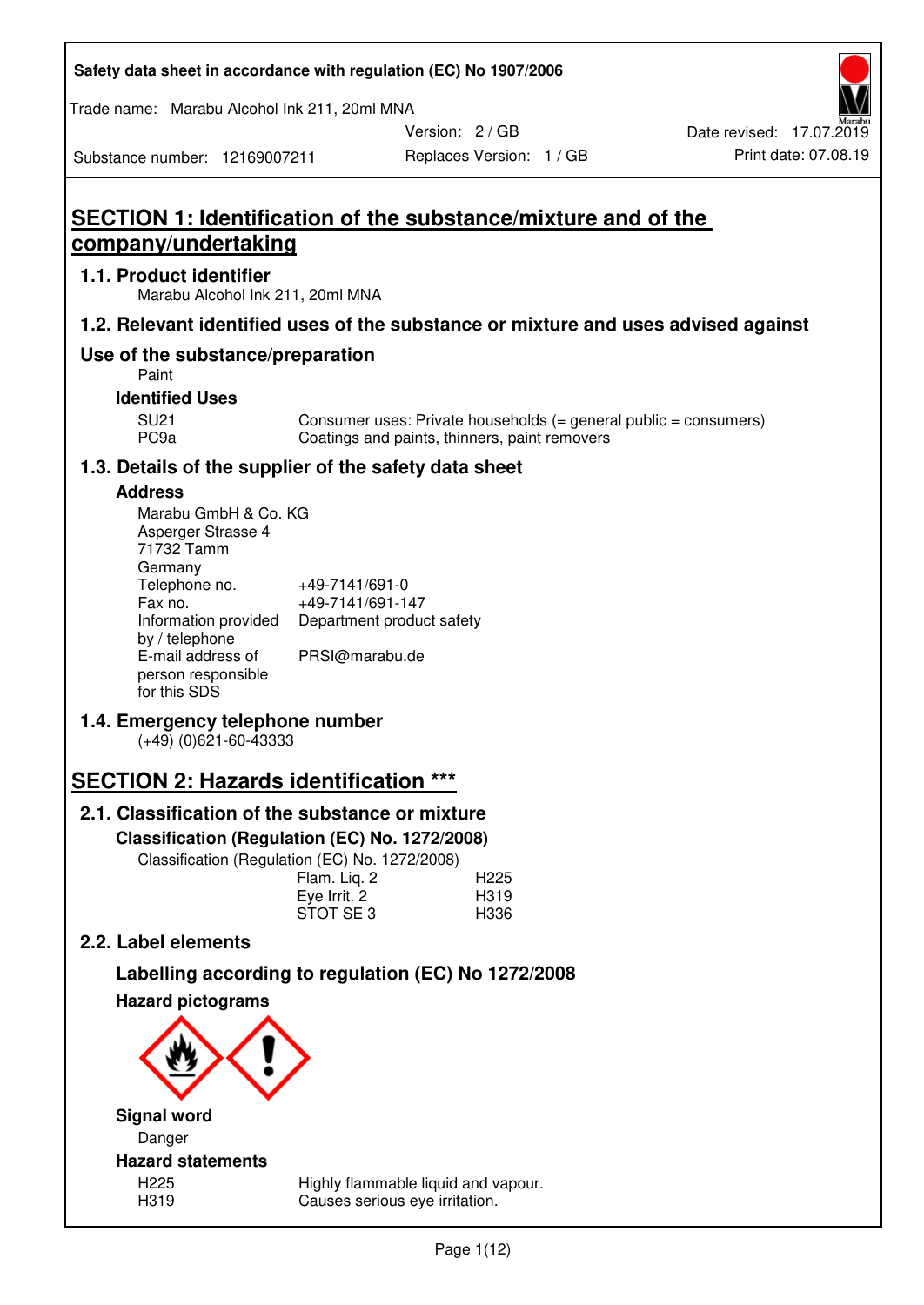| Safety data sheet in accordance with regulation (EC) No 1907/2006 |                                                      |                          |                  |     |                                                                                 |
|-------------------------------------------------------------------|------------------------------------------------------|--------------------------|------------------|-----|---------------------------------------------------------------------------------|
| Trade name: Marabu Alcohol Ink 211, 20ml MNA                      |                                                      |                          |                  |     |                                                                                 |
|                                                                   |                                                      | Version: 2 / GB          |                  |     | Date revised: 17.07.2019                                                        |
| Substance number: 12169007211                                     |                                                      | Replaces Version: 1 / GB |                  |     | Print date: 07.08.19                                                            |
| H336                                                              | May cause drowsiness or dizziness.                   |                          |                  |     |                                                                                 |
| Precautionary statements ***                                      |                                                      |                          |                  |     |                                                                                 |
| P <sub>101</sub>                                                  |                                                      |                          |                  |     | If medical advice is needed, have product container or label at hand.           |
| P102                                                              | Keep out of reach of children.                       |                          |                  |     |                                                                                 |
| P210                                                              |                                                      |                          |                  |     | Keep away from heat, hot surfaces, sparks, open flames and other ignition       |
|                                                                   | sources. No smoking.                                 |                          |                  |     |                                                                                 |
| P264.1                                                            | Wash hands thoroughly after handling.                |                          |                  |     |                                                                                 |
| P271                                                              | Use only outdoors or in a well-ventilated area.      |                          |                  |     |                                                                                 |
| P280                                                              |                                                      |                          |                  |     | Wear protective gloves/protective clothing/eye protection/face protection.      |
| P305+P351+P338                                                    | lenses, if present and easy to do. Continue rinsing. |                          |                  |     | IF IN EYES: Rinse cautiously with water for several minutes. Remove contact     |
| P405                                                              | Store locked up.                                     |                          |                  |     |                                                                                 |
| P501.9                                                            | Dispose of contents/container as problematic waste.  |                          |                  |     |                                                                                 |
|                                                                   |                                                      |                          |                  |     | Hazardous component(s) to be indicated on label (Regulation (EC) No. 1272/2008) |
|                                                                   |                                                      |                          |                  |     |                                                                                 |
| contains                                                          | Acetone; Propan-2-ol                                 |                          |                  |     |                                                                                 |
| <b>Supplemental information</b><br><b>EUH066</b>                  |                                                      |                          |                  |     | Repeated exposure may cause skin dryness or cracking.                           |
|                                                                   |                                                      |                          |                  |     |                                                                                 |
| 2.3. Other hazards<br>No special hazards have to be mentioned.    |                                                      |                          |                  |     |                                                                                 |
| <b>SECTION 3: Composition/information on ingredients</b>          |                                                      |                          |                  |     |                                                                                 |
| 3.2. Mixtures                                                     |                                                      |                          |                  |     |                                                                                 |
| <b>Hazardous ingredients</b>                                      |                                                      |                          |                  |     |                                                                                 |
|                                                                   |                                                      |                          |                  |     |                                                                                 |
| Propan-2-ol                                                       |                                                      |                          |                  |     |                                                                                 |
| CAS No.                                                           | 67-63-0                                              |                          |                  |     |                                                                                 |
| EINECS no.                                                        | 200-661-7                                            |                          |                  |     |                                                                                 |
| Registration no.                                                  | 01-2119457558-25                                     |                          |                  |     |                                                                                 |
| Concentration                                                     | $>=$                                                 | 50                       | $\,<\,$          | 100 | $\%$                                                                            |
| Classification (Regulation (EC) No. 1272/2008)                    |                                                      |                          |                  |     |                                                                                 |
|                                                                   | Flam. Liq. 2                                         |                          | H <sub>225</sub> |     |                                                                                 |
|                                                                   | Eye Irrit. 2                                         |                          | H319             |     |                                                                                 |
|                                                                   | STOT SE3                                             |                          | H336             |     |                                                                                 |
|                                                                   |                                                      |                          |                  |     |                                                                                 |
| <b>Acetone</b>                                                    |                                                      |                          |                  |     |                                                                                 |
| CAS No.                                                           | 67-64-1                                              |                          |                  |     |                                                                                 |
| EINECS no.                                                        | 200-662-2                                            |                          |                  |     |                                                                                 |
| Registration no.<br>Concentration                                 | 01-2119471330-49                                     |                          |                  | 25  | $\%$                                                                            |
|                                                                   | $>=$                                                 | 20                       | $\,<\,$          |     |                                                                                 |
| Classification (Regulation (EC) No. 1272/2008)                    |                                                      |                          |                  |     |                                                                                 |
|                                                                   | Flam. Liq. 2                                         |                          | H <sub>225</sub> |     |                                                                                 |
|                                                                   | Eye Irrit. 2                                         |                          | H319             |     |                                                                                 |
|                                                                   | STOT SE3                                             |                          | H336             |     |                                                                                 |
|                                                                   |                                                      |                          |                  |     |                                                                                 |
|                                                                   |                                                      |                          |                  |     |                                                                                 |
| 2-(Propyloxy) ethanol<br>CAS No.                                  |                                                      |                          |                  |     |                                                                                 |
| EINECS no.                                                        | 2807-30-9<br>220-548-6                               |                          |                  |     |                                                                                 |
| Concentration                                                     | $>=$                                                 | 1                        | $\lt$            | 10  | $\%$                                                                            |
|                                                                   |                                                      |                          |                  |     |                                                                                 |
| Classification (Regulation (EC) No. 1272/2008)                    |                                                      |                          |                  |     |                                                                                 |
|                                                                   | Acute Tox. 4                                         |                          | H312             |     |                                                                                 |
|                                                                   | Eye Irrit. 2                                         |                          | H319             |     |                                                                                 |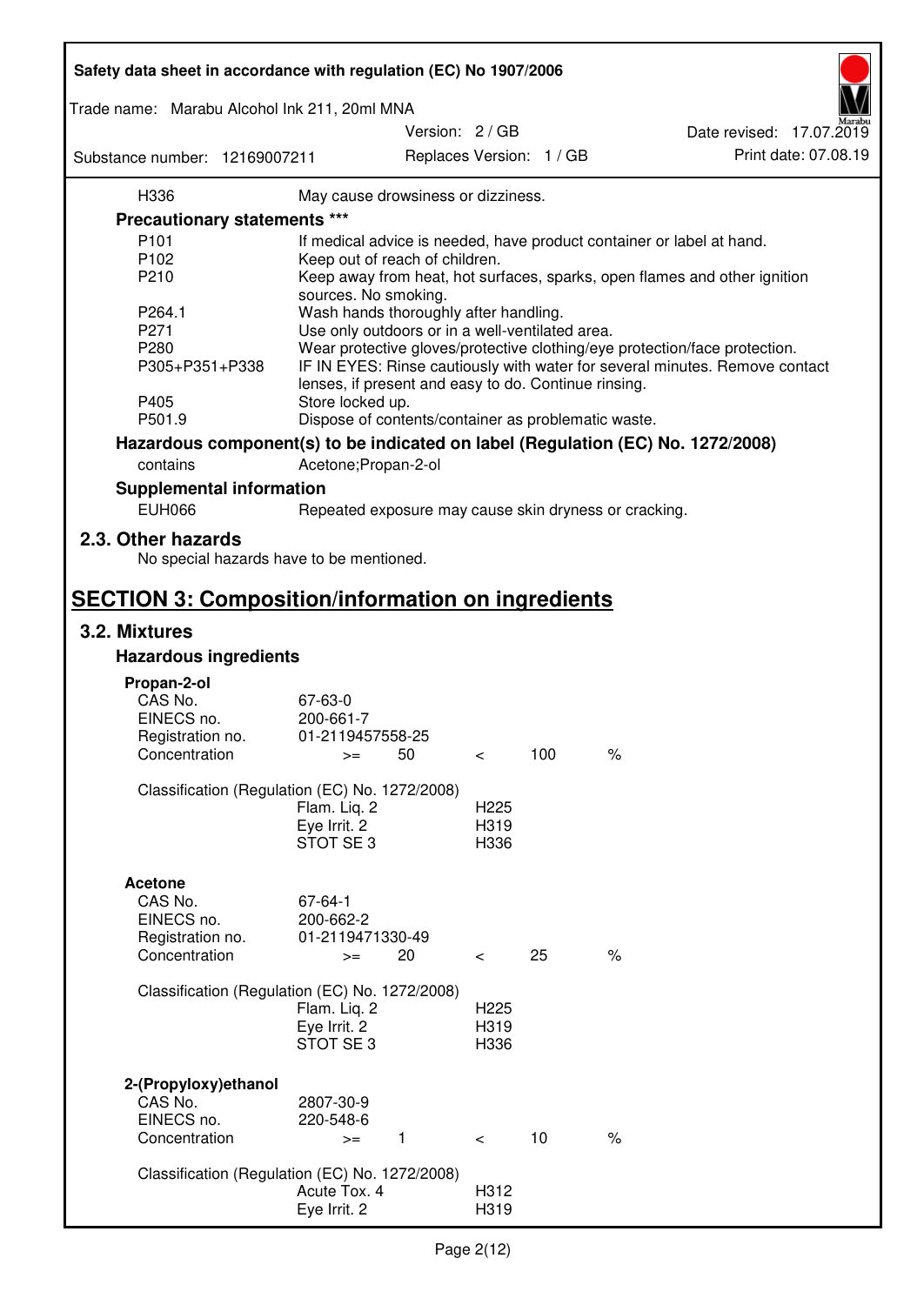Trade name: Marabu Alcohol Ink 211, 20ml MNA



Substance number: 12169007211

Replaces Version: 1 / GB Print date: 07.08.19

# **SECTION 4: First aid measures**

## **4.1. Description of first aid measures**

#### **General information**

In all cases of doubt, or when symptoms persist, seek medical attention. Never give anything by mouth to an unconscious person. If unconscious place in recovery position and seek medical advice.

#### **After inhalation**

Remove to fresh air, keep patient warm and at rest. If breathing is irregular or stopped, administer artificial respiration.

#### **After skin contact**

Remove contaminated clothing. Wash skin thoroughly with soap and water or use recognised skin cleanser. Do NOT use solvents or thinners.

#### **After eye contact**

Remove contact lenses, irrigate copiously with clean, fresh water, holding the eyelids apart for at least 10 minutes and seek immediate medical advice.

#### **After ingestion**

If accidentally swallowed rinse the mouth with plenty of water (only if the person is conscious) and obtain immediate medical attention. Keep at rest. Do NOT induce vomiting.

#### **4.2. Most important symptoms and effects, both acute and delayed**  Until now no symptoms known so far.

## **4.3. Indication of any immediate medical attention and special treatment needed**

#### **Hints for the physician / treatment**

Treat symptomatically

## **SECTION 5: Firefighting measures**

#### **5.1. Extinguishing media**

#### **Suitable extinguishing media**

Recommended: alcohol resistant foam, CO2, powders, water spray/mist, Not be used for safety reasons: water jet

#### **5.2. Special hazards arising from the substance or mixture**

In the event of fire the following can be released: Carbon monoxide (CO); Carbon dioxide (CO2); dense black smoke

## **5.3. Advice for firefighters**

#### **Special protective equipment for fire-fighting**

Cool closed containers exposed to fire with water. Do not allow run-off from fire fighting to enter drains or water courses.

## **SECTION 6: Accidental release measures**

#### **6.1. Personal precautions, protective equipment and emergency procedures**

Exclude sources of ignition and ventilate the area. Avoid breathing vapours. Refer to protective measures listed in Sections 7 and 8.

#### **6.2. Environmental precautions**

Do not allow to enter drains or waterways. If the product contaminates lakes, rivers or sewage, inform appropriate authorities in accordance with local regulations.

## **6.3. Methods and material for containment and cleaning up**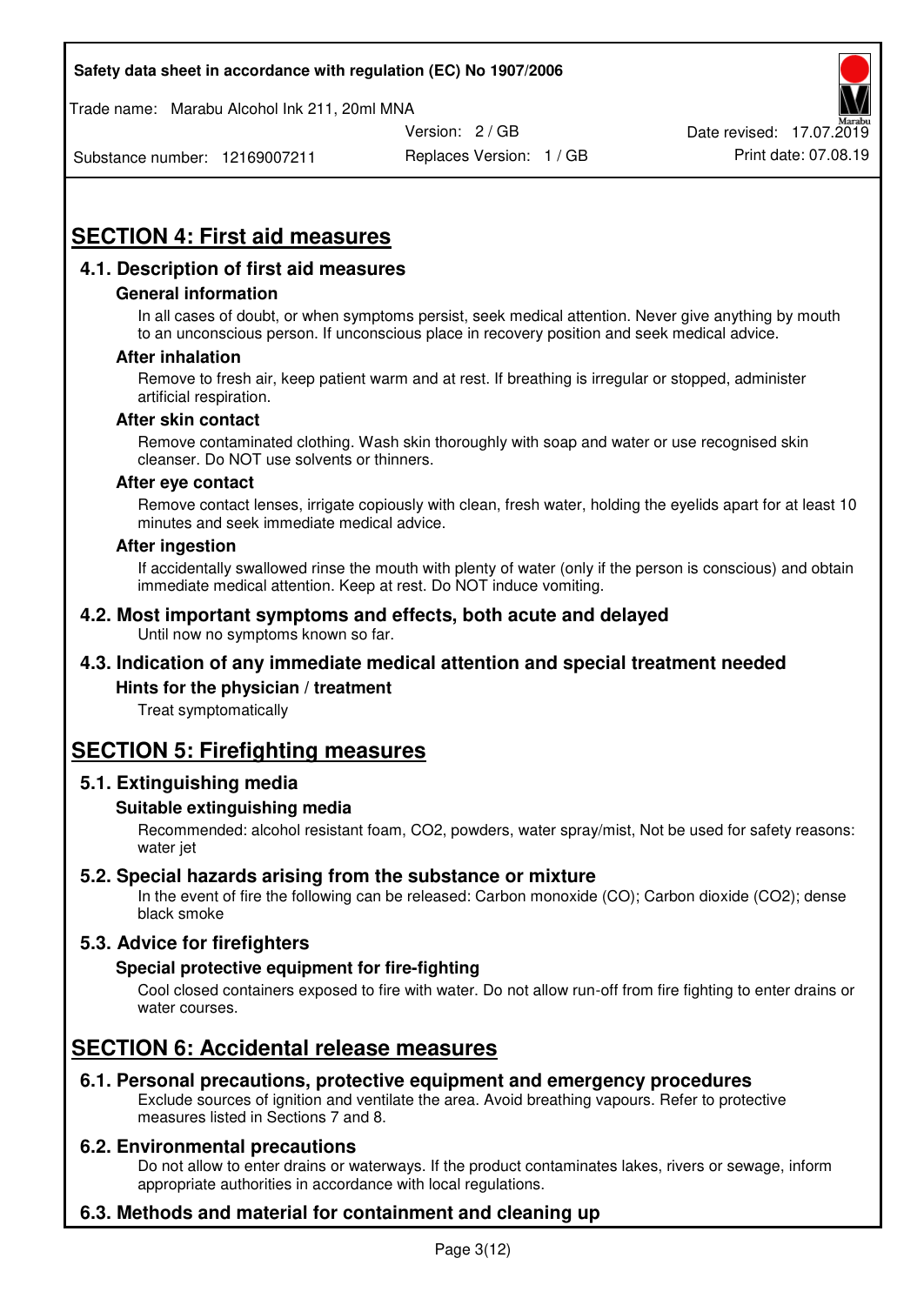Trade name: Marabu Alcohol Ink 211, 20ml MNA

Version: 2 / GB

Replaces Version: 1 / GB Print date: 07.08.19 Date revised: 17.07.2019

Substance number: 12169007211

Contain and collect spillage with non-combustible absorbent materials, e.g. sand, earth, vermiculite, diatomaceous earth and place in container for disposal according to local regulations (see section 13). Clean preferably with a detergent - avoid use of solvents.

## **6.4. Reference to other sections**

Information regarding Safe handling, see Section 7. Information regarding personal protective measures, see Section 8. Information regarding waste disposal, see Section 13.

# **SECTION 7: Handling and storage**

## **7.1. Precautions for safe handling**

#### **Advice on safe handling**

Prevent the creation of flammable or explosive concentrations of vapour in air and avoid vapour concentration higher than the occupational exposure limits. In addition, the product should only be used in areas from which all naked lights and other sources of ignition have been excluded. Electrical equipment should be protected to the appropriate standard. Mixture may charge electrostatically: always use earthing leads when transferring from one container to another. Operators should wear anti-static footwear and clothing and floors should be of the conducting type. Isolate from sources of heat, sparks and open flame. No sparking tools should be used. Avoid skin and eye contact. Avoid the inhalation of particulates and spray mist arising from the application of this mixture. Smoking, eating and drinking shall be prohibited in application area. For personal protection see Section 8. Never use pressure to empty: container is not a pressure vessel. Always keep in containers of same material as the original one. Comply with the health and safety at work laws. Do not allow to enter drains or water courses.

### **Advice on protection against fire and explosion**

Vapours are heavier than air and may spread along floors. Vapours may form explosive mixtures with air.

#### **Classification of fires / temperature class / Ignition group / Dust explosion class**

Classification of fires B (Combustible liquid substances)<br>Temperature class T2 Temperature class

## **7.2. Conditions for safe storage, including any incompatibilities**

#### **Requirements for storage rooms and vessels**

Electrical installations/working materials must comply with the local applied technological safety standards. Storage rooms in which filling operations take place must have a conducting floor. Store in accordance with national regulation

#### **Hints on storage assembly**

Store away from oxidising agents, from strongly alkaline and strongly acid materials.

#### **Further information on storage conditions**

Observe label precautions. Store between 15 and 30 °C in a dry, well ventilated place away from sources of heat and direct sunlight. Keep container tightly closed. Keep away from sources of ignition. No smoking. Prevent unauthorised access. Containers which are opened must be carefully resealed and kept upright to prevent leakage.

## **7.3. Specific end use(s)**

Paint

## **SECTION 8: Exposure controls/personal protection**

## **8.1. Control parameters**

## **Exposure limit values**

**Acetone** 

| -------- |             |                   |     |        |
|----------|-------------|-------------------|-----|--------|
| List     | <b>EH40</b> |                   |     |        |
| Type     | WEL         |                   |     |        |
| Value    | 1210        | ma/m <sup>3</sup> | 500 | ppm(V) |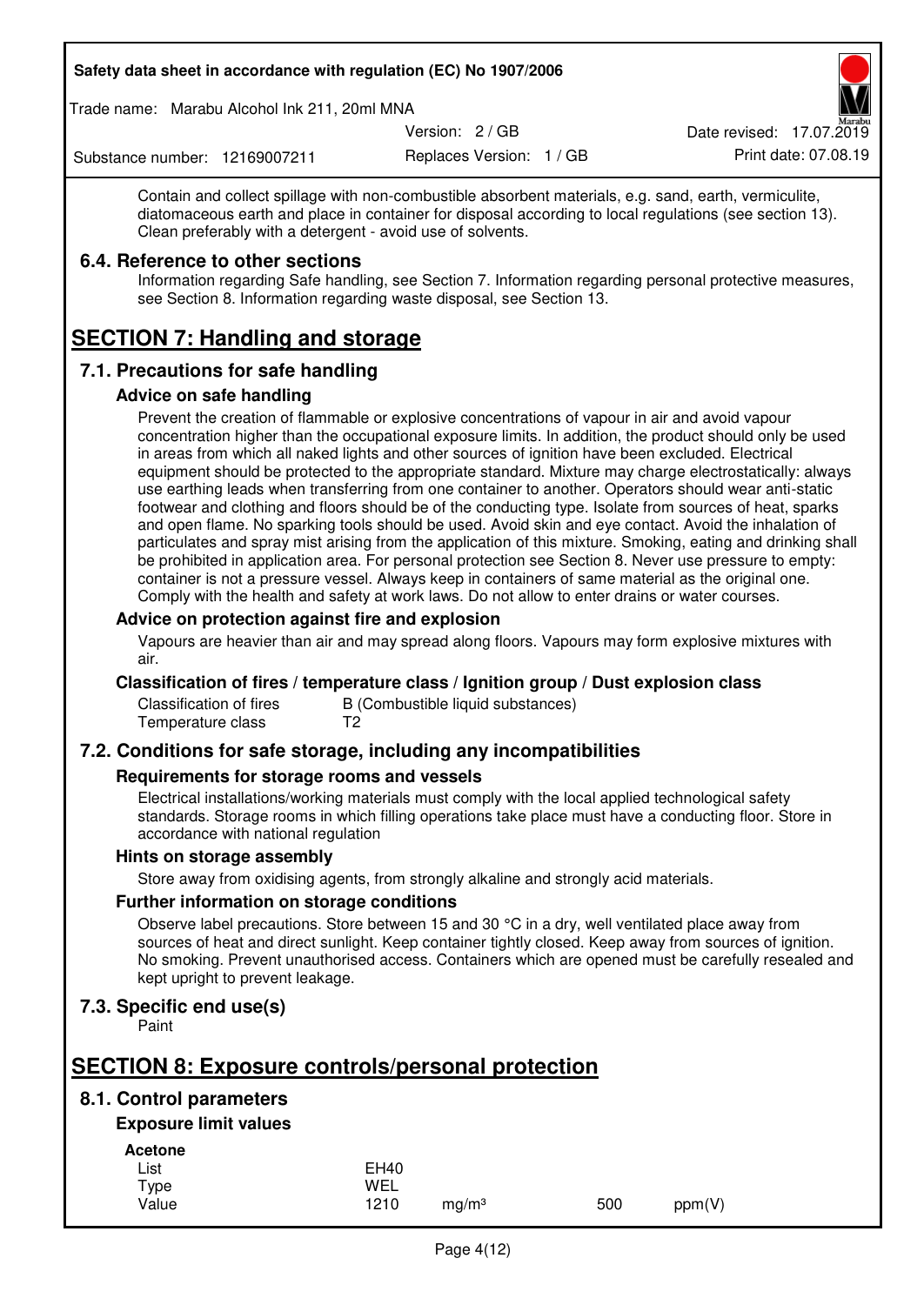| Safety data sheet in accordance with regulation (EC) No 1907/2006 |                           |                                |      |                   |                          |
|-------------------------------------------------------------------|---------------------------|--------------------------------|------|-------------------|--------------------------|
| Trade name: Marabu Alcohol Ink 211, 20ml MNA                      |                           |                                |      |                   |                          |
|                                                                   |                           | Version: 2 / GB                |      |                   | Date revised: 17.07.2019 |
| Substance number: 12169007211                                     |                           | Replaces Version: 1 / GB       |      |                   | Print date: 07.08.19     |
| Short term exposure limit<br><b>Status: 2011</b>                  | 3620                      | mg/m <sup>3</sup>              | 1500 | ppm(V)            |                          |
| Propan-2-ol                                                       |                           |                                |      |                   |                          |
| List                                                              | <b>EH40</b><br><b>WEL</b> |                                |      |                   |                          |
| <b>Type</b><br>Value                                              | 999                       | mg/m <sup>3</sup>              | 400  | ppm(V)            |                          |
| Short term exposure limit<br><b>Status: 2011</b>                  | 1250                      | mg/m <sup>3</sup>              | 500  | ppm(V)            |                          |
| <b>Derived No/Minimal Effect Levels (DNEL/DMEL)</b>               |                           |                                |      |                   |                          |
| <b>Acetone</b>                                                    |                           |                                |      |                   |                          |
| Type of value                                                     |                           | Derived No Effect Level (DNEL) |      |                   |                          |
| Reference group                                                   | Worker                    |                                |      |                   |                          |
| Duration of exposure                                              | Long term                 |                                |      |                   |                          |
| Route of exposure<br>Concentration                                | dermal                    | 186                            |      | mg/kg/d           |                          |
|                                                                   |                           |                                |      |                   |                          |
| Type of value                                                     |                           | Derived No Effect Level (DNEL) |      |                   |                          |
| Reference group                                                   | Worker                    |                                |      |                   |                          |
| Duration of exposure                                              | Short term                |                                |      |                   |                          |
| Route of exposure                                                 | inhalative                |                                |      |                   |                          |
| Concentration                                                     |                           | 2420                           |      | mg/m <sup>3</sup> |                          |
| Type of value                                                     |                           | Derived No Effect Level (DNEL) |      |                   |                          |
| Reference group                                                   | Worker                    |                                |      |                   |                          |
| Duration of exposure                                              | Long term                 |                                |      |                   |                          |
| Route of exposure                                                 | inhalative                |                                |      |                   |                          |
| Concentration                                                     |                           | 1210                           |      | mg/m <sup>3</sup> |                          |
|                                                                   |                           |                                |      |                   |                          |
| Type of value                                                     |                           | Derived No Effect Level (DNEL) |      |                   |                          |
| Reference group                                                   | Consumer                  |                                |      |                   |                          |
| Duration of exposure<br>Route of exposure                         | Long term<br>oral         |                                |      |                   |                          |
| Concentration                                                     |                           | 62                             |      | mg/kg/d           |                          |
|                                                                   |                           |                                |      |                   |                          |
| Type of value                                                     |                           | Derived No Effect Level (DNEL) |      |                   |                          |
| Reference group                                                   | Consumer                  |                                |      |                   |                          |
| Duration of exposure                                              | Long term                 |                                |      |                   |                          |
| Concentration                                                     |                           | 62                             |      | mg/kg/d           |                          |
| Type of value                                                     |                           | Derived No Effect Level (DNEL) |      |                   |                          |
| Reference group                                                   | Consumer                  |                                |      |                   |                          |
| Duration of exposure                                              | Long term                 |                                |      |                   |                          |
| Route of exposure                                                 | inhalative                |                                |      |                   |                          |
| Concentration                                                     |                           | 200                            |      | mg/m <sup>3</sup> |                          |
|                                                                   |                           |                                |      |                   |                          |
| Propan-2-ol                                                       |                           |                                |      |                   |                          |
| Type of value<br>Reference group                                  | Worker                    | Derived No Effect Level (DNEL) |      |                   |                          |
| Duration of exposure                                              | Long term                 |                                |      |                   |                          |
| Route of exposure                                                 | inhalative                |                                |      |                   |                          |
| Mode of action                                                    | Systemic effects          |                                |      |                   |                          |
| Concentration                                                     |                           | 500                            |      | mg/m <sup>3</sup> |                          |
|                                                                   |                           |                                |      |                   |                          |
| Type of value                                                     |                           | Derived No Effect Level (DNEL) |      |                   |                          |
| Reference group                                                   | Worker                    |                                |      |                   |                          |
| Duration of exposure                                              | Long term                 |                                |      |                   |                          |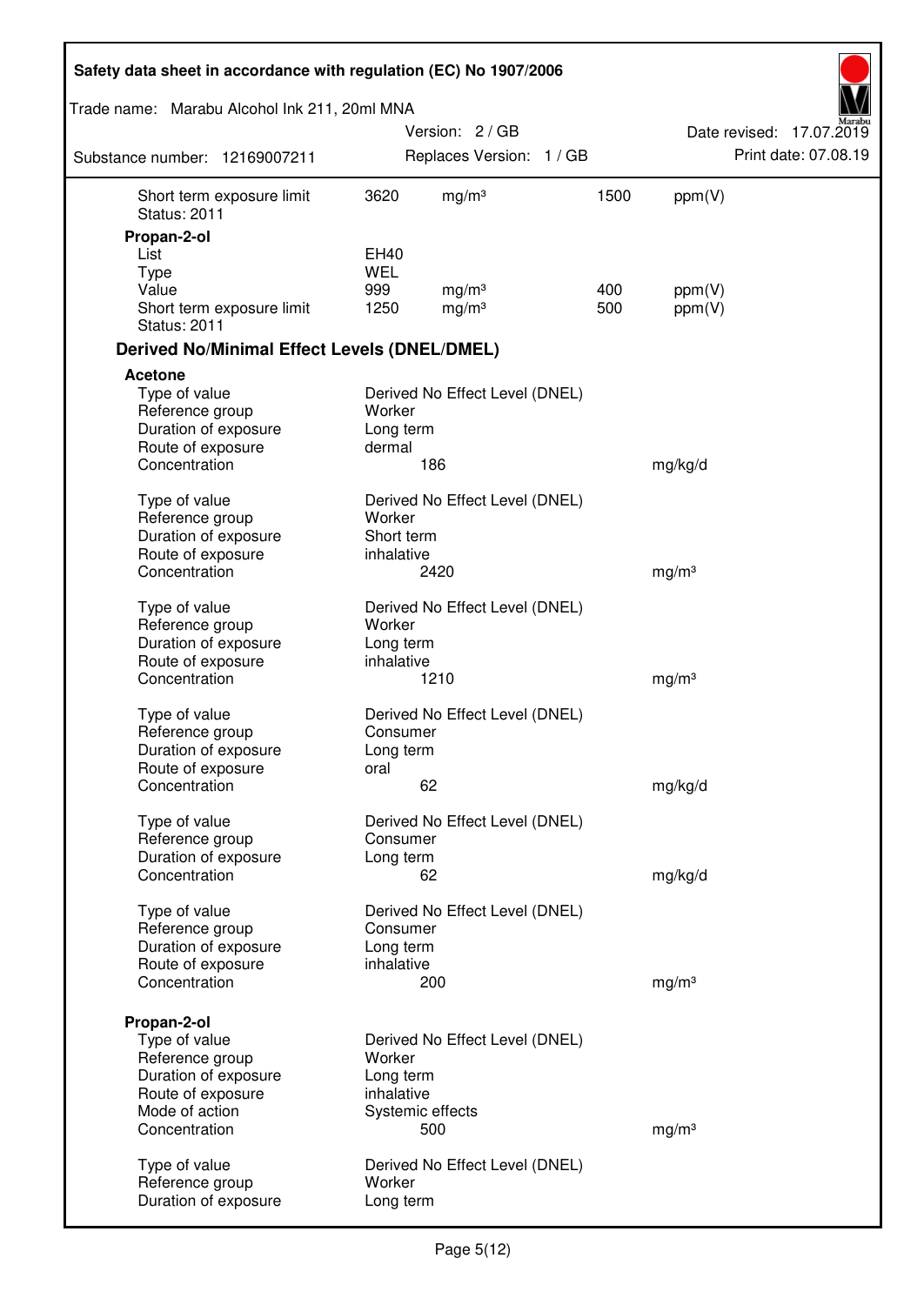### Trade name: Marabu Alcohol Ink 211, 20ml MNA

Substance number: 12169007211

Version: 2 / GB Replaces Version: 1 / GB Print date: 07.08.19

Date revised: 17.07.2019

| Route of exposure<br>Mode of action             | dermal<br>Systemic effects     |                   |  |
|-------------------------------------------------|--------------------------------|-------------------|--|
| Concentration                                   | 888                            | mg/kg/d           |  |
| Type of value                                   | Derived No Effect Level (DNEL) |                   |  |
| Reference group                                 | General Population             |                   |  |
| Duration of exposure<br>Route of exposure       | Long term<br>inhalative        |                   |  |
| Mode of action                                  | Systemic effects               |                   |  |
| Concentration                                   | 89                             | mg/m <sup>3</sup> |  |
| Type of value                                   | Derived No Effect Level (DNEL) |                   |  |
| Reference group                                 | General Population             |                   |  |
| Duration of exposure<br>Route of exposure       | Long term<br>dermal            |                   |  |
| Mode of action                                  | Systemic effects               |                   |  |
| Concentration                                   | 319                            | mg/kg/d           |  |
| Type of value                                   | Derived No Effect Level (DNEL) |                   |  |
| Reference group                                 | <b>General Population</b>      |                   |  |
| Duration of exposure<br>Route of exposure       | Long term<br>oral              |                   |  |
| Mode of action                                  | Systemic effects               |                   |  |
| Concentration                                   | 26                             | mg/kg/d           |  |
| <b>Predicted No Effect Concentration (PNEC)</b> |                                |                   |  |
| <b>Acetone</b>                                  |                                |                   |  |
| Type of value                                   | <b>PNEC</b>                    |                   |  |
| <b>Type</b>                                     | Freshwater                     |                   |  |
| Concentration                                   | 10,6                           | mg/l              |  |
| Type of value                                   | <b>PNEC</b><br>Saltwater       |                   |  |
| <b>Type</b><br>Concentration                    | 1,06                           | mg/l              |  |
| Type of value                                   | <b>PNEC</b>                    |                   |  |
| Type                                            | Water (intermittent release)   |                   |  |
| Concentration                                   | 21                             | mg/l              |  |
| Type of value                                   | <b>PNEC</b>                    |                   |  |
| <b>Type</b>                                     | Freshwater sediment            |                   |  |
| Concentration                                   | 30,4                           | mg/kg             |  |
| Type of value                                   | <b>PNEC</b>                    |                   |  |
| Type<br>Concentration                           | Marine sediment<br>3,04        |                   |  |
|                                                 |                                | mg/kg             |  |
| Type of value                                   | <b>PNEC</b>                    |                   |  |
| Type<br>Concentration                           | Soil<br>29,5                   | mg/kg             |  |
| Type of value                                   | <b>PNEC</b>                    |                   |  |
| <b>Type</b>                                     | Sewage treatment plant (STP)   |                   |  |
| Concentration                                   | 100                            | mg/l              |  |
| Propan-2-ol                                     |                                |                   |  |
| Type of value                                   | <b>PNEC</b>                    |                   |  |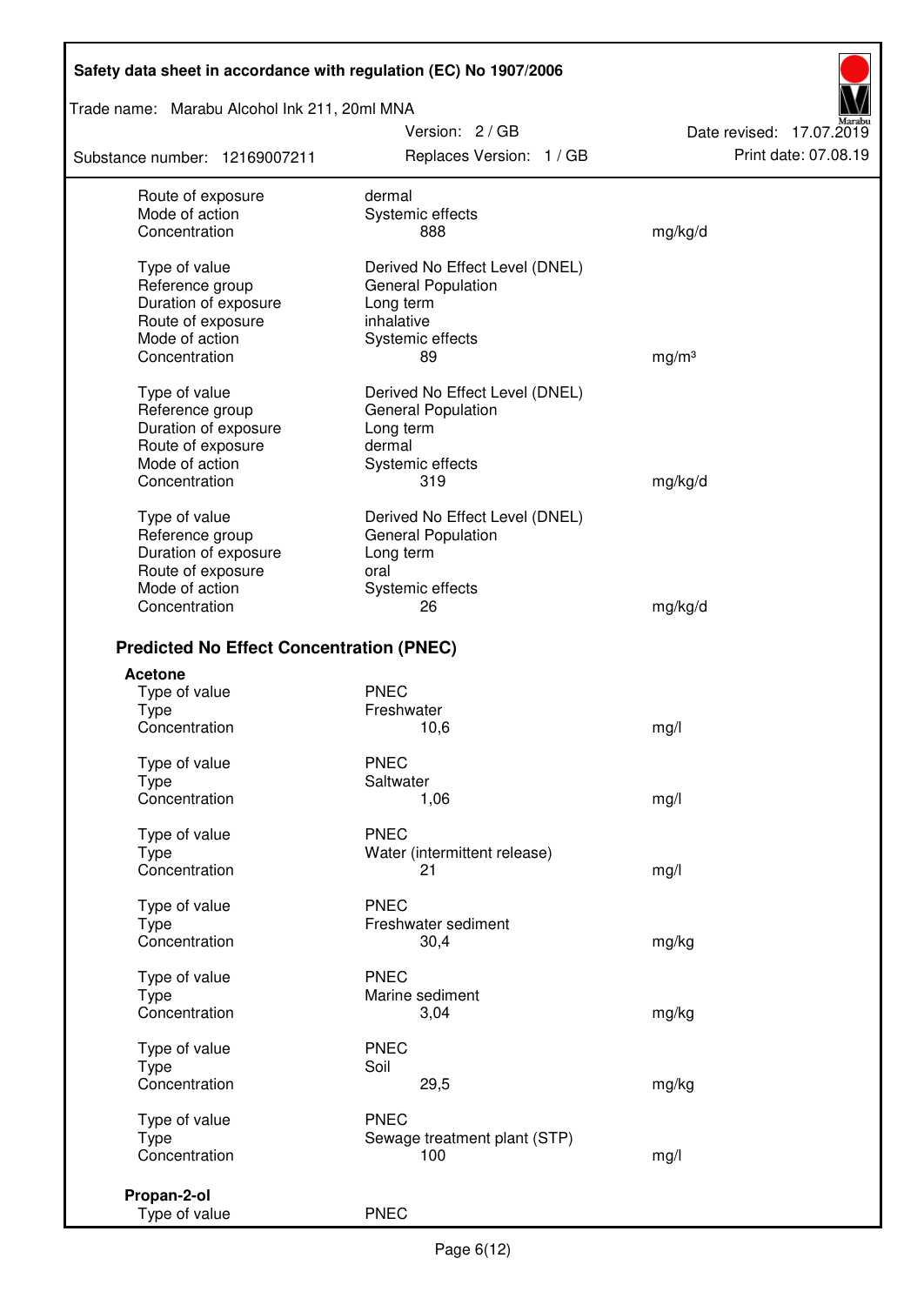#### Trade name: Marabu Alcohol Ink 211, 20ml MNA

| Substance number: 12169007211                 | Replaces Version: 1 / GB                            | Print date: 07.08.19 |
|-----------------------------------------------|-----------------------------------------------------|----------------------|
| Type<br>Concentration                         | Freshwater<br>140,9                                 | mg/l                 |
| Type of value<br><b>Type</b><br>Concentration | <b>PNEC</b><br>Saltwater<br>140,9                   | mg/l                 |
| Type of value<br>Type<br>Concentration        | <b>PNEC</b><br>Sewage treatment plant (STP)<br>2251 | mg/l                 |
| Type of value<br>Type<br>Concentration        | <b>PNEC</b><br>Freshwater sediment<br>552           | mg/kg                |
| Type of value<br>Type<br>Concentration        | <b>PNEC</b><br>Marine sediment<br>552               | mg/kg                |
| Type of value<br>Type<br>Concentration        | <b>PNEC</b><br>Soil<br>28                           | mg/kg                |

Version: 2 / GB

Date revised: 17.07.2019

## **8.2. Exposure controls**

#### **Exposure controls**

Provide adequate ventilation. Where reasonably practicable this should be achieved by the use of local exhaust ventilation and good general extraction. If these are not sufficient to maintain concentrations of particulates and solvent vapour below the OEL, suitable respiratory protection must be worn.

#### **Respiratory protection**

If workers are exposed to concentrations above the exposure limit they must use appropriate, certified respirators. Full mask, filter A

#### **Hand protection**

There is no one glove material or combination of materials that will give unlimited resistance to any individual or combination of chemicals.

For prolonged or repeated handling nitrile rubber gloves with textile undergloves are required.<br>Material thickness  $\geq 0.5$  mm

- Material thickness  $\begin{array}{ccc} 0.5 \\ -8.5 \end{array}$  Material thickness  $\begin{array}{ccc} 0.5 \\ -8.5 \end{array}$
- Breakthrough time < 30 min

The breakthrough time must be greater than the end use time of the product.

The instructions and information provided by the glove manufacturer on use, storage, maintenance and replacement must be followed.

Gloves should be replaced regularly and if there is any sign of damage to the glove material.

Always ensure that gloves are free from defects and that they are stored and used correctly.

The performance or effectiveness of the glove may be reduced by physical/ chemical damage and poor maintenance.

Barrier creams may help to protect the exposed areas of the skin, they should however not be applied once exposure has occurred.

#### **Eye protection**

Use safety eyewear designed to protect against splash of liquids.

#### **Body protection**

Cotton or cotton/synthetic overalls or coveralls are normally suitable.

## **SECTION 9: Physical and chemical properties**

**9.1. Information on basic physical and chemical properties**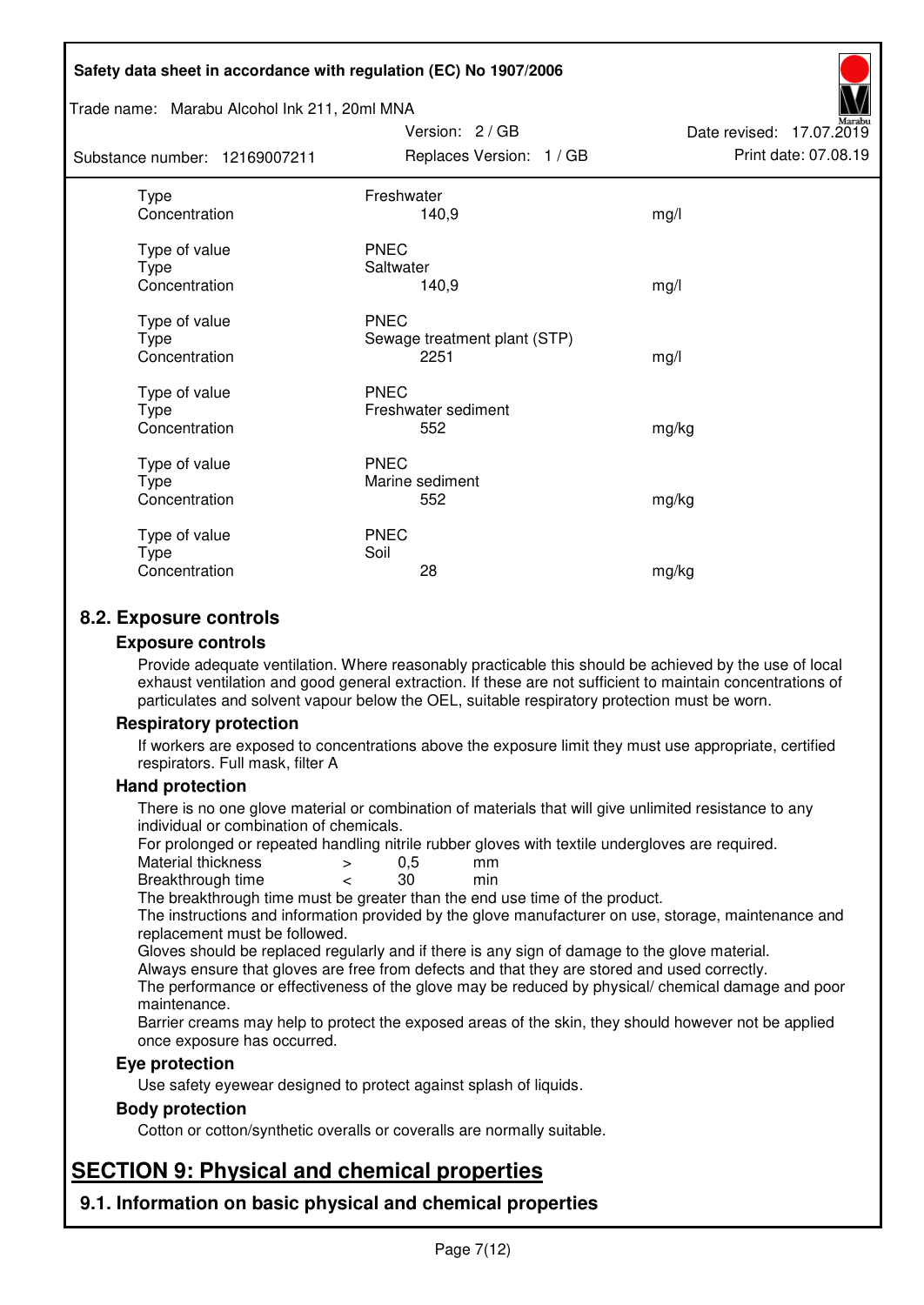| Trade name: Marabu Alcohol Ink 211, 20ml MNA       |            | Version: 2/GB            |             |     |             | Date revised: 17.07.2019 |                      |
|----------------------------------------------------|------------|--------------------------|-------------|-----|-------------|--------------------------|----------------------|
| Substance number: 12169007211                      |            | Replaces Version: 1 / GB |             |     |             |                          | Print date: 07.08.19 |
| Form                                               | liquid     |                          |             |     |             |                          |                      |
| <b>Colour</b>                                      | coloured   |                          |             |     |             |                          |                      |
| <b>Odour</b>                                       |            | solvent-like             |             |     |             |                          |                      |
| <b>Odour threshold</b>                             |            |                          |             |     |             |                          |                      |
| Remarks                                            |            | No data available        |             |     |             |                          |                      |
| pH value                                           |            |                          |             |     |             |                          |                      |
| Remarks                                            |            | Not applicable           |             |     |             |                          |                      |
| <b>Melting point</b>                               |            |                          |             |     |             |                          |                      |
| Remarks                                            |            | not determined           |             |     |             |                          |                      |
| <b>Freezing point</b>                              |            |                          |             |     |             |                          |                      |
| Remarks                                            |            | not determined           |             |     |             |                          |                      |
| Initial boiling point and boiling range            |            |                          |             |     |             |                          |                      |
| Value                                              | appr.      | 82                       |             |     | $^{\circ}C$ |                          |                      |
| <b>Flash point</b>                                 |            |                          |             |     |             |                          |                      |
| Value                                              |            | 20                       |             |     | $^{\circ}C$ |                          |                      |
| Evaporation rate (ether $= 1$ ) :                  |            |                          |             |     |             |                          |                      |
| Remarks                                            |            | not determined           |             |     |             |                          |                      |
| <b>Flammability (solid, gas)</b><br>Not applicable |            |                          |             |     |             |                          |                      |
| Upper/lower flammability or explosive limits       |            |                          |             |     |             |                          |                      |
| Lower explosion limit                              | appr.      | $\overline{c}$           |             |     | $%$ (V)     |                          |                      |
| Upper explosion limit                              | appr.      | 13                       |             |     | $%$ (V)     |                          |                      |
| Source                                             |            | Literature value         |             |     |             |                          |                      |
| Vapour pressure                                    |            |                          |             |     |             |                          |                      |
| Value                                              | appr.      | 45                       |             |     | hPa         |                          |                      |
| <b>Vapour density</b>                              |            |                          |             |     |             |                          |                      |
| Remarks                                            |            | not determined           |             |     |             |                          |                      |
| <b>Density</b>                                     |            |                          |             |     |             |                          |                      |
| Remarks                                            |            | not determined           |             |     |             |                          |                      |
| Solubility in water                                |            |                          |             |     |             |                          |                      |
| Remarks                                            |            | partially miscible       |             |     |             |                          |                      |
| Partition coefficient: n-octanol/water             |            |                          |             |     |             |                          |                      |
| Remarks                                            |            | Not applicable           |             |     |             |                          |                      |
| Ignition temperature                               |            |                          |             |     |             |                          |                      |
| Value<br>Source                                    | appr.      | 425<br>Literature value  |             |     | $^{\circ}C$ |                          |                      |
| <b>Viscosity</b>                                   |            |                          |             |     |             |                          |                      |
| Value                                              |            | 150                      | to          | 250 | mPa.s       |                          |                      |
| <b>Efflux time</b>                                 |            |                          |             |     |             |                          |                      |
| Value                                              | $\,<\,$    | 12                       |             |     | s           |                          |                      |
| Temperature<br>Method                              |            | 20<br>DIN 53211 4 mm     | $^{\circ}C$ |     |             |                          |                      |
|                                                    |            |                          |             |     |             |                          |                      |
| <b>Explosive properties</b><br>evaluation          |            |                          |             |     |             |                          |                      |
|                                                    | no         |                          |             |     |             |                          |                      |
| <b>Oxidising properties</b><br>evaluation          | None known |                          |             |     |             |                          |                      |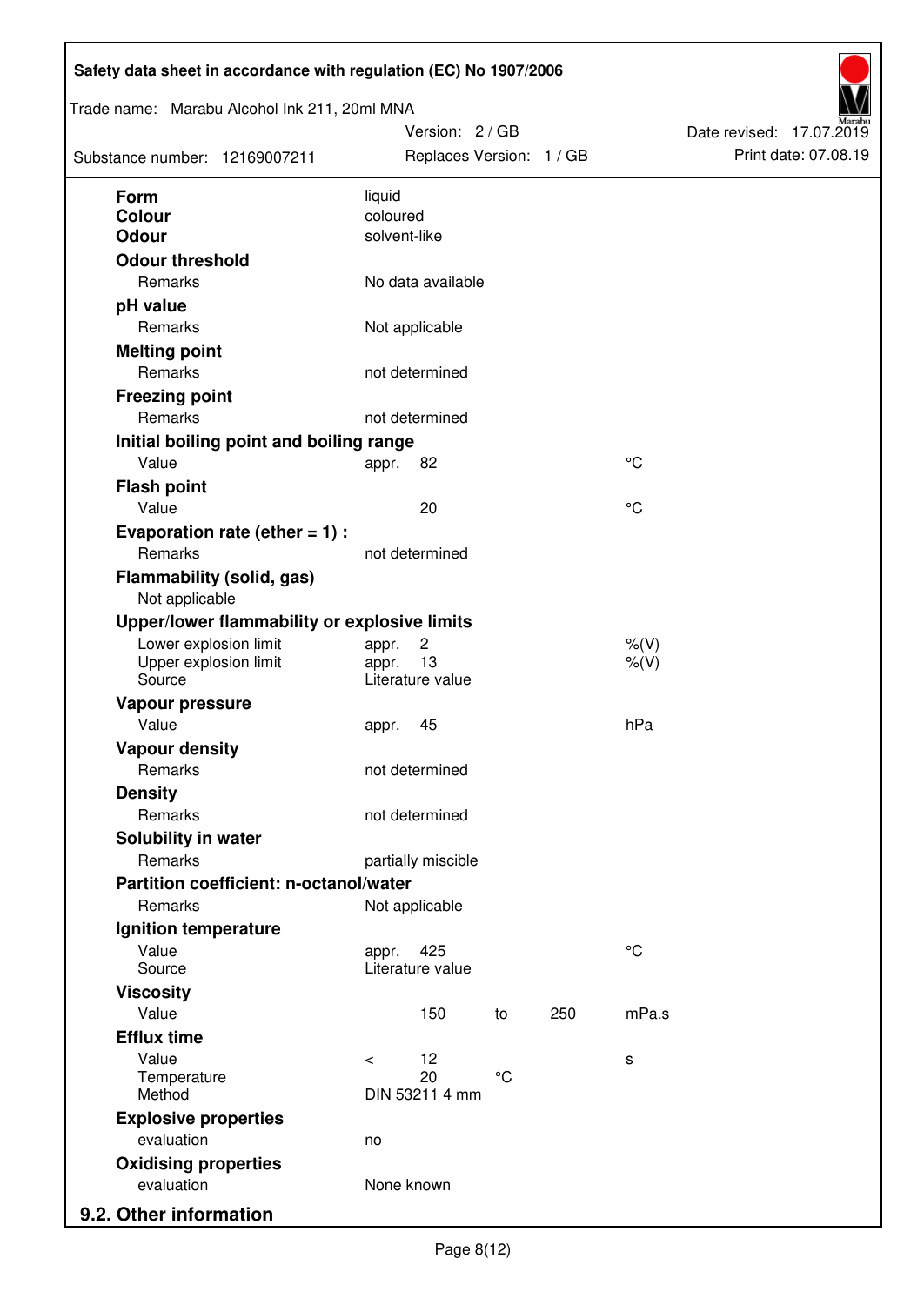Trade name: Marabu Alcohol Ink 211, 20ml MNA

Version: 2 / GB

Replaces Version: 1 / GB Print date: 07.08.19 Date revised: 17.07.2019

Substance number: 12169007211

### **Other information**

The physical specifications are approximate values and refer to the used safety relevant component(s).

# **SECTION 10: Stability and reactivity**

#### **10.1. Reactivity**

No hazardous reactions when stored and handled according to prescribed instructions.

#### **10.2. Chemical stability**

Stable under recommended storage and handling conditions (see section 7).

#### **10.3. Possibility of hazardous reactions**

Keep away from oxidising agents, strongly alkaline and strongly acid materials in order to avoid exothermic reactions.

#### **10.4. Conditions to avoid**

When exposed to high temperatures may produce hazardous decomposition products.

#### **10.5. Incompatible materials**

No hazardous reactions when stored and handled according to prescribed instructions.

### **10.6. Hazardous decomposition products**

See chapter 5.2 (Firefighting measures - Special hazards arising from the substance or mixture).

## **SECTION 11: Toxicological information**

### **11.1. Information on toxicological effects**

| <b>Acute oral toxicity</b><br><b>Remarks</b> | Based on available data, the classification criteria are not met. |       |
|----------------------------------------------|-------------------------------------------------------------------|-------|
| <b>Acute oral toxicity (Components)</b>      |                                                                   |       |
| Acetone<br>Species<br>LD50                   | rat<br>5800                                                       | mg/kg |
| <b>Acute dermal toxicity (Components)</b>    |                                                                   |       |
| Acetone<br><b>Species</b><br>LD50            | rabbit<br>20000                                                   | mg/kg |
| <b>Acute inhalational toxicity</b>           |                                                                   |       |
| Remarks                                      | Based on available data, the classification criteria are not met. |       |
| <b>Skin corrosion/irritation</b>             |                                                                   |       |
| Remarks                                      | Based on available data, the classification criteria are not met. |       |
| Serious eye damage/irritation                |                                                                   |       |
| evaluation<br>Remarks                        | irritant<br>The classification criteria are met.                  |       |
| <b>Sensitization</b>                         |                                                                   |       |
| Remarks                                      | Based on available data, the classification criteria are not met. |       |
| <b>Mutagenicity</b>                          |                                                                   |       |
| Remarks                                      | Based on available data, the classification criteria are not met. |       |
| <b>Reproductive toxicity</b>                 |                                                                   |       |
| Remarks                                      | Based on available data, the classification criteria are not met. |       |
| Carcinogenicity                              |                                                                   |       |
| Remarks                                      | Based on available data, the classification criteria are not met. |       |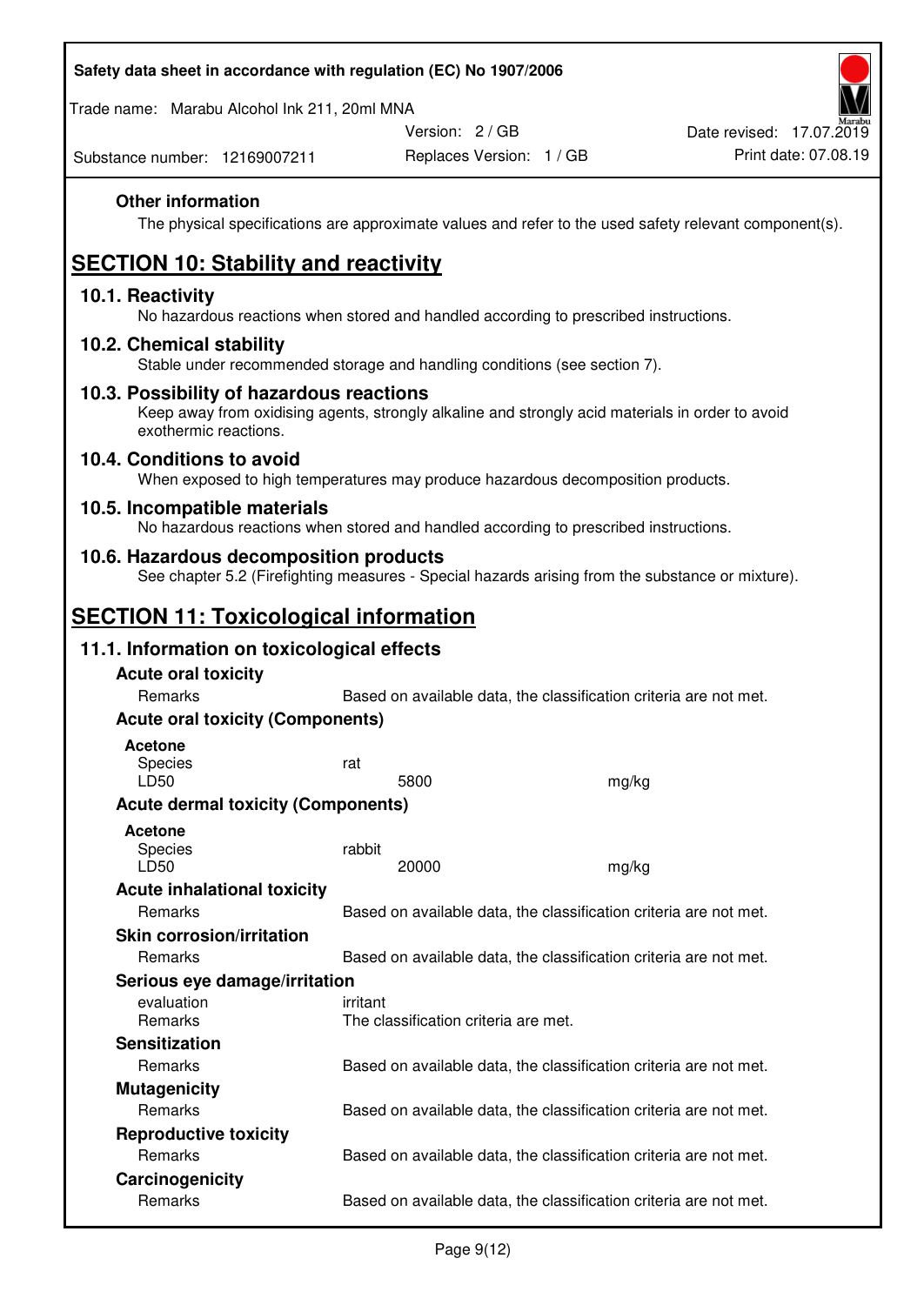Trade name: Marabu Alcohol Ink 211, 20ml MNA

Version: 2 / GB

Substance number: 12169007211

Replaces Version: 1 / GB Print date: 07.08.19 Date revised: 17.07.2019

## **Specific Target Organ Toxicity (STOT)**

| Single exposure<br><b>Remarks</b><br>evaluation | The classification criteria are met.<br>May cause drowsiness or dizziness. |
|-------------------------------------------------|----------------------------------------------------------------------------|
| <b>Repeated exposure</b><br><b>Remarks</b>      | Based on available data, the classification criteria are not met.          |

#### **Aspiration hazard**

Based on available data, the classification criteria are not met.

#### **Experience in practice**

Exposure to component solvents vapours concentration in excess of the stated occupational exposure limit may result in adverse health effects such as mucous membrane and respiratory system irritation and adverse effects on kidney, liver and central nervous system. Symptoms and signs include headache, dizziness, fatigue, muscular weakness, drowsiness and in extreme cases, loss of consciousness. Solvents may cause some of the above effects by absorption through the skin. Repeated or prolonged contact with the mixture may cause removal of natural fat from the skin resulting in non-allergic contact dermatitis and absorption through the skin. The liquid splashed in the eyes may cause irritation and reversible damage. Ingestion may cause nausea, diarrhoea and vomiting. This takes into account, where known, delayed and immediate effects and also chronic effects of components from short-term and long-term exposure by oral, inhalation and dermal routes of exposure and eye contact.

#### **Other information**

There are no data available on the mixture itself. The mixture has been assessed following the additivity method of the GHS/CLP Regulation (EC) No 1272/2008.

## **SECTION 12: Ecological information**

### **12.1. Toxicity**

#### **General information**

There are no data available on the mixture itself.Do not allow to enter drains or water courses.The mixture has been assessed following the summation method of the CLP Regulation (EC) No 1272/2008 and is not classified as dangerous for the environment.

#### **12.2. Persistence and degradability**

#### **General information**

No data available

#### **12.3. Bioaccumulative potential**

#### **General information**

There are no data available on the mixture itself.

#### **Partition coefficient: n-octanol/water**

Remarks Not applicable

## **12.4. Mobility in soil**

#### **General information**

There are no data available on the mixture itself.

#### **12.5. Results of PBT and vPvB assessment**

#### **General information**

There are no data available on the mixture itself.

#### **12.6. Other adverse effects**

### **General information**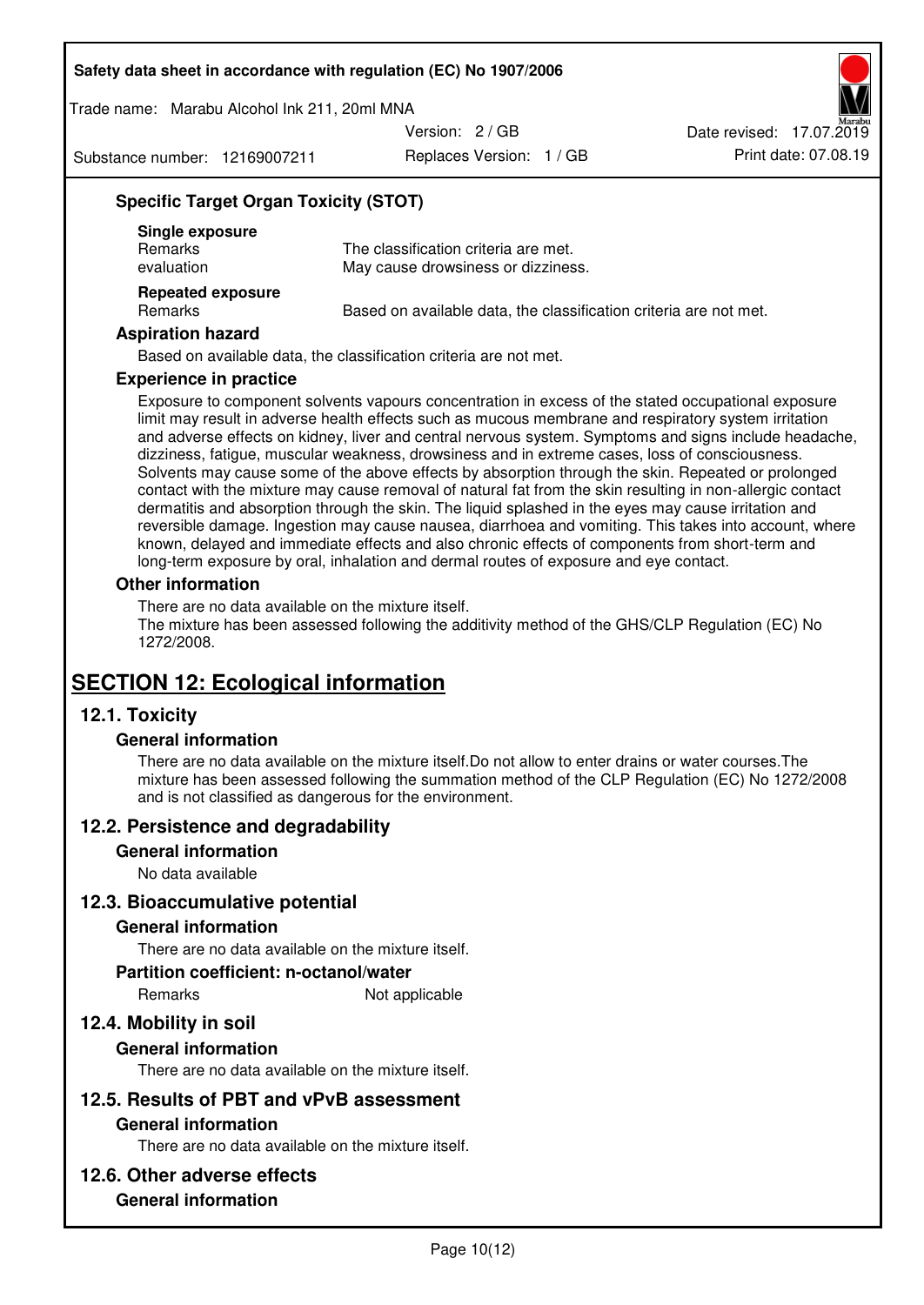Trade name: Marabu Alcohol Ink 211, 20ml MNA

Version: 2 / GB

Substance number: 12169007211

Replaces Version: 1 / GB Print date: 07.08.19 Date revised: 17.07.2019

There are no data available on the mixture itself.

# **SECTION 13: Disposal considerations**

## **13.1. Waste treatment methods**

#### **Disposal recommendations for the product**

Do not allow to enter drains or water courses.

Wastes and emptied containers should be classified in accordance with relevant national regulation. The European Waste Catalogue classification of this product, when disposed of as waste is EWC waste code  $08\,03\,12^*$  waste ink containing dangerous substances If this product is mixed with other wastes, the original waste product code may no longer apply and the appropriate code should be assigned.

For further information contact your local waste authority.

### **Disposal recommendations for packaging**

Using information provided in this safety data sheet, advice should be obtained from the relevant waste authority on the classification of empty containers. Empty containers must be scrapped or reconditioned.

Not emptied containers are hazardous waste (waste code number 150110).

## **SECTION 14: Transport information**

#### **Land transport ADR/RID**

| 14.1. UN number<br><b>UN 1263</b>                                                                                                                                                                                                            |                   |
|----------------------------------------------------------------------------------------------------------------------------------------------------------------------------------------------------------------------------------------------|-------------------|
| 14.2. UN proper shipping name                                                                                                                                                                                                                |                   |
| <b>PAINT</b>                                                                                                                                                                                                                                 |                   |
| 14.3. Transport hazard class(es)                                                                                                                                                                                                             |                   |
| Class                                                                                                                                                                                                                                        | ვ<br>ვ            |
| Label                                                                                                                                                                                                                                        |                   |
| 14.4. Packing group                                                                                                                                                                                                                          |                   |
| Packing group                                                                                                                                                                                                                                | Ш                 |
| Special provision                                                                                                                                                                                                                            | 640D              |
| <b>Limited Quantity</b>                                                                                                                                                                                                                      | 5 <sub>1</sub>    |
| Transport category                                                                                                                                                                                                                           | 3                 |
| 14.5. Environmental hazards                                                                                                                                                                                                                  |                   |
| Tunnel restriction code                                                                                                                                                                                                                      | D/E               |
| <b>Marine transport IMDG/GGVSee</b><br>14.1. UN number<br>UN 1263<br>14.2. UN proper shipping name<br><b>PAINT</b><br>14.3. Transport hazard class(es)<br>Class<br>14.4. Packing group<br>Packing group<br>14.5. Environmental hazards<br>no | 3<br>$\mathbf{I}$ |
| Air transport ICAO/IATA<br>14.1. UN number<br>UN 1263<br>14.2. UN proper shipping name<br><b>PAINT</b>                                                                                                                                       |                   |
| 14.3. Transport hazard class(es)<br>Class                                                                                                                                                                                                    | 3                 |